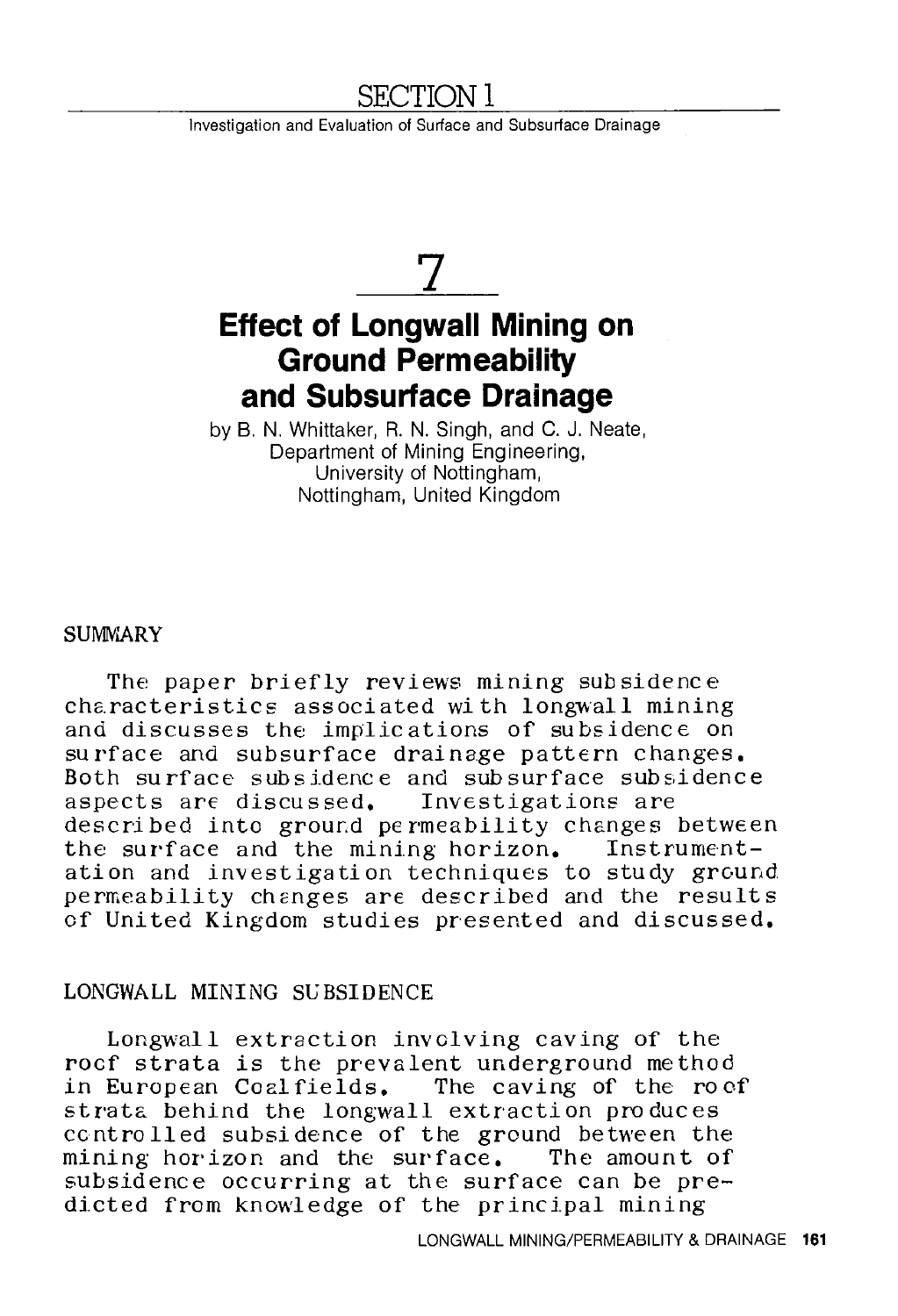dimensions namely depth below surface, width of longwall and extracted seam height together with knowledge of the geological conditions. prediction method used in British Ccalfields is based on an empirical design procedure established over several years from precise levelling observations in different mining conditions covering a depth range of **100** to 1000 metres below the surface (1). It applies entirely to longwall mining type of extractions and allows accurate predictions to be made of anticipated subsiderce both in extent and amplitude in addition to the calculation of surface ground strain and tilt. An example of the general characteristics of a surface sub siderce trcugh above a longwall mining extraction is shown in Figure **1.** 

The creation of a subsidence trough at the surface can itself introduce a change in surface drainage pattern especially for thick extractions at relatively shallow depths. Rib pillars are frequently left between successive longwall extractions in order to reduce surface subsidence<br>and the magnitude of surface ground strains. The and the magnitude of surface ground strains. method of using pre-designed ratios of width of longwall to width of rib pillar between faces has been employed over many years with considerable success in European Coalfields as a means of controlling subsidence in areas where surface drainage is critical, for example under low-lying agricultural land close to a major tidal river, and under major inland water courses such as rivers and canals.

## LONGWALL SUBSIDENCE AND SUBSURFACE DRAINAGE ASFECTS

If the surface ground strains, especially in the tensile zone, are sufficiently high and the surface rocks brittle then cracking and opening of fissures can occur which can affect surface and subsurface drainage patterns. It is generally thought that the depth below surface of such subsidence cracks which have a direct connection with the surface, is limited in extent and does not affect major surface water bodies such as the sea. or large lakes but small ponds have been known to be drained by such subsidence cracks opening at the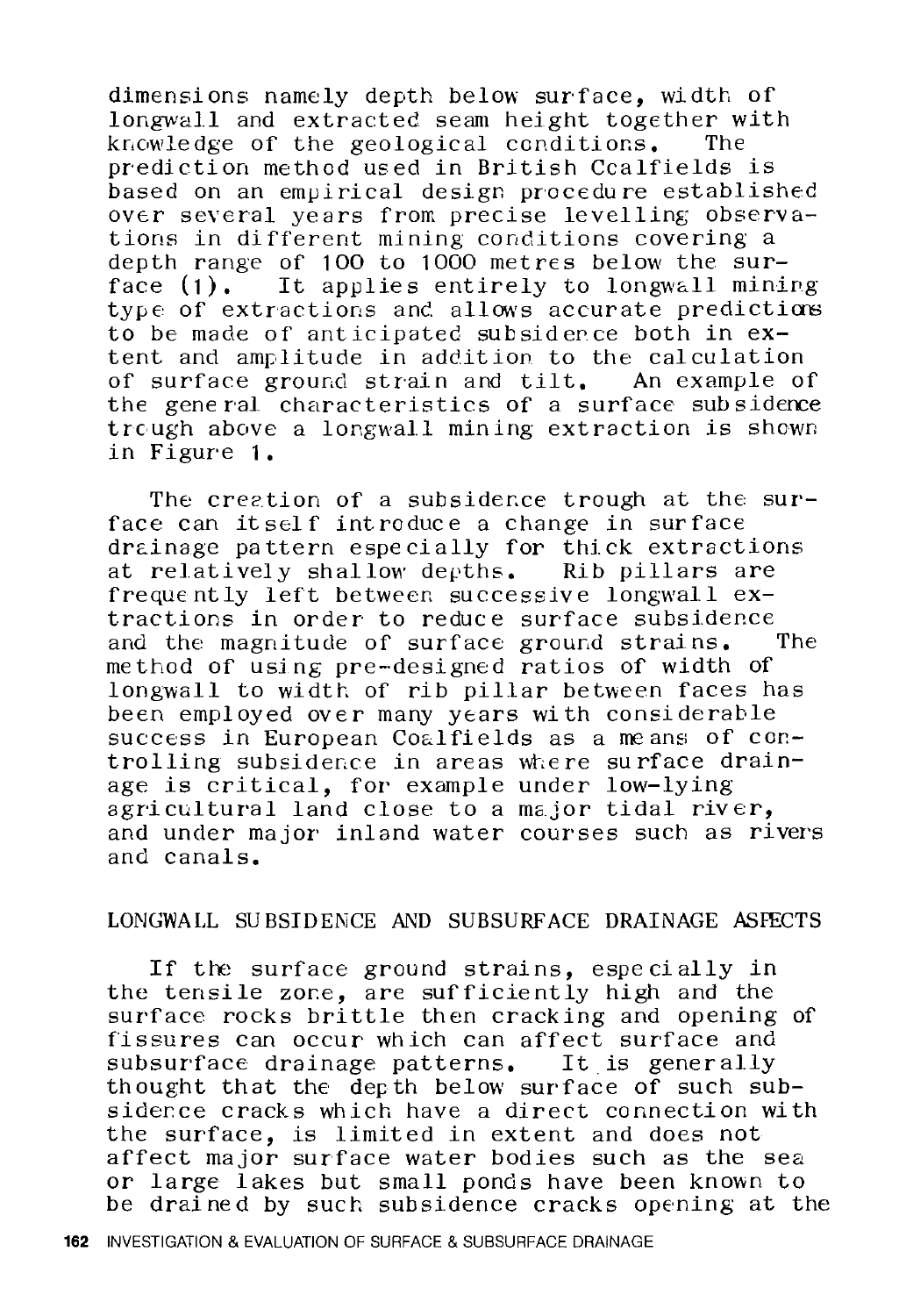

General characteristics of subsidence Figure 1. trough and surface ground strain due to longwall mining of coal seam in shallow conditions. (The subsidence parameters have been calculated using the National Coal Board Subsidence Engineer's Handbook method).



Development of inter-strata displace-Figure 2. ments in an instrumented borehole located in the path of an approaching longwall extraction. (The illustration has been taken from King, Whittaker and Batchelor  $(1972)$ .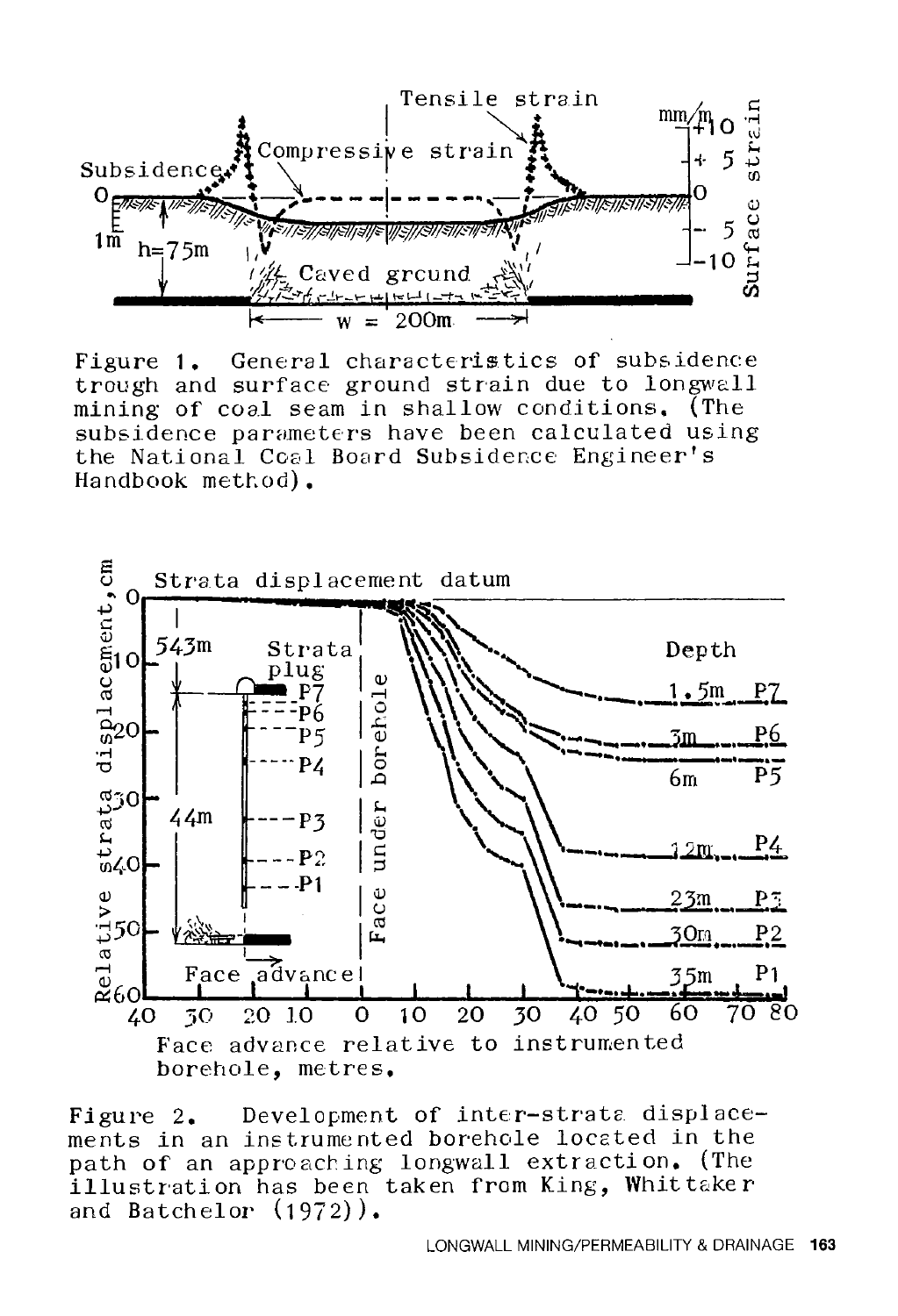pond's base although this greatly depends upon the type of geological formations. The likelihood of cracks appearing at the surface greatly decreases with deeper workings since the ground strain effects are more widely spread with a significant reduction in their magnitude.

The caving process of the roof beds behind the longwall extraction creates a zone of brcken strata<br>which in time becomes consolidated. Consecuently which in time becomes consolidated. the zone of broken strata immediately behind the longwall face is one which is likely to encourage flow of water towards the working horizon, providing an aquifer (or other source of water) is within the zone of influence. This is vitally important to the safe working and success of all underground mining operations. The present investigation has been directed towards examining the zone of influence of mining operations on changes in ground permeability and pot ential subsurface drainage pattern changes.

# CHARACTERISTICS OF SUBSIDENCE IN PROXIMITY OF EXTRACTION HORIZON

Figure 2 shows the development of inter-strata displacements in the immediate roof beds overlying a longwall face  $587$  metres below the surface  $(2)$ . The instrumented borehole was drilled vert-The instrumented borehole was drilled vertically downwards from a horizon 44 metres above the longwall which was to subsequently undermine the borehole and had seven strain wires P1 to P7 anchored at the depths shown in Figure 2. The anchored at the depths shown in Figure  $2$ . borehole was located centrally within the path of the approaching 200 metres wide longwall extract-The strata displacements are relative to a datum at the borehole mouth, that is a horizon 44 metres above the longwall extraction. The most important feature of the results shewn in Figure 2 is the zone of major strata movement recorded between 10 to 40 metres behind the longwall face. Also of importance is the progressive decrease in the amplitude of relative vertical strata displacements from the mining horizon. The results also show a progressive change in consolidation from the working horizon. It was viewed important to investigate the influence of such subsidence on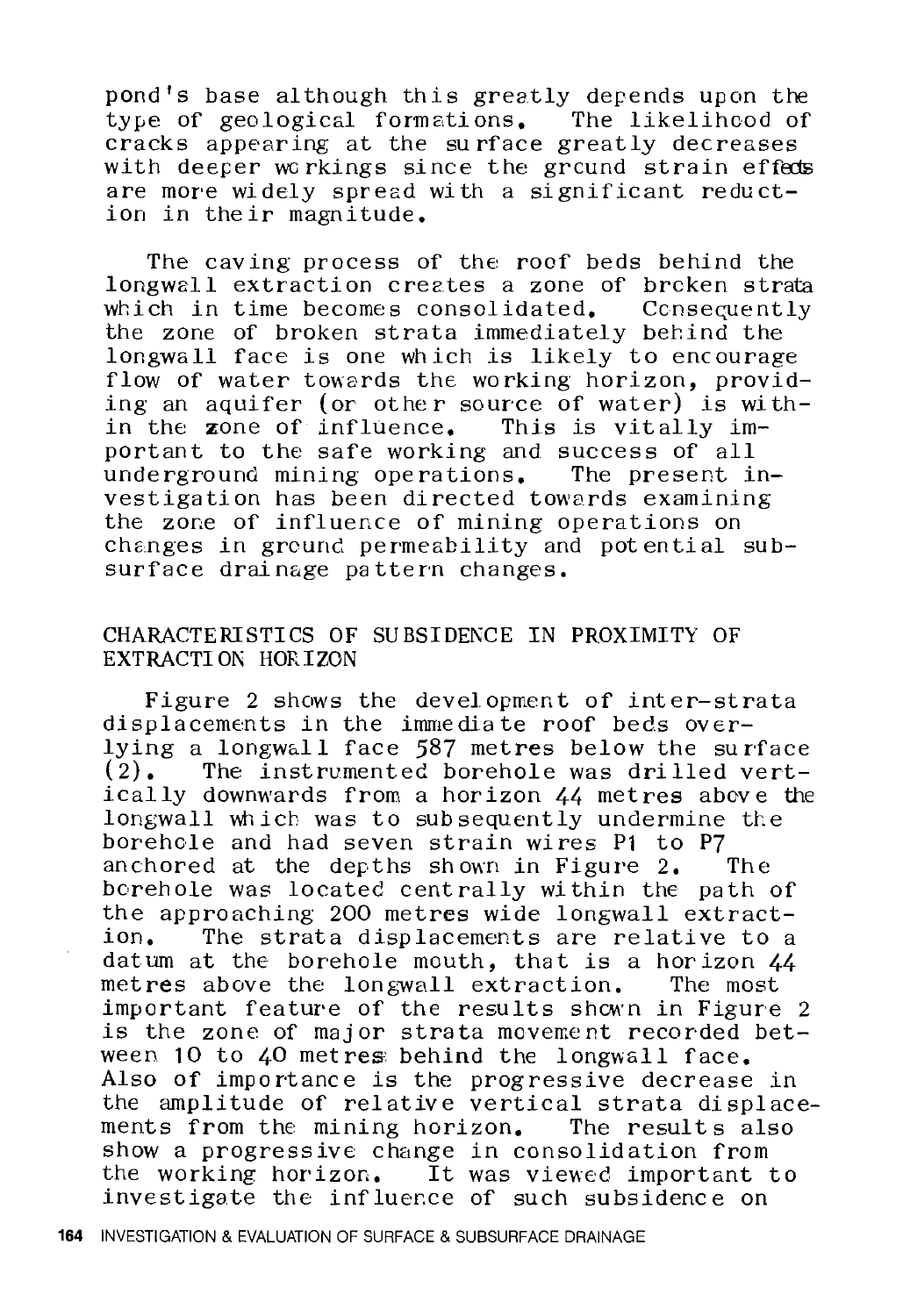

Figure 3. Illustrating positions of test boreholes at experimental site in Deep Soft Seam, East Midlands Coalfield and their location in relation to the Longwall extraction.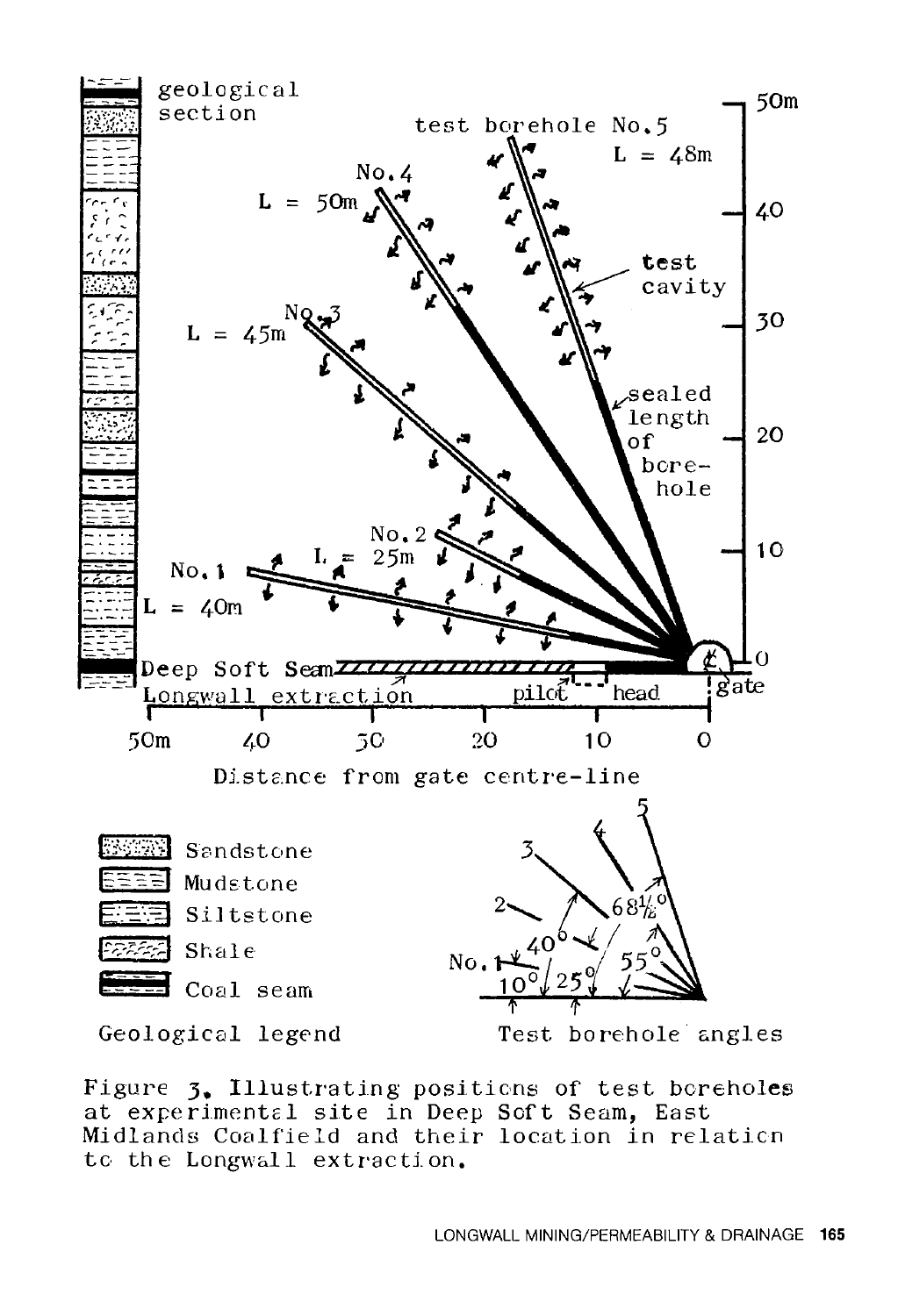changes in permeability of the strata within this zone close to the working longwall face.

#### RESEARCH OBJECTIVES

The main objective of this wcrk was to investigate the zones of increased permeability resulting from undermining by a longwall extraction. Within this investigation also came the need to establish the base permeability of the rock types overlying the longwall extraction and to ascertain the change in permeability resulting from progressive undermining. It was firstly required to design a scheme of instrument at ion which permitted these changes to be investigated. Having established the investigation technique it was a major aim to study how the subsidence resulting from longwall mining affected the strata permeability,

Two major sites were selected for the study. The first permitted the strata permeability change to be investigated in close proximity to the mining horizon, whilst the second concentrated on permeability changes arising close to the surface and well within the critical area of extraction.

# STRATA PERMEABILITY CHANGES IN PROXIMITY OF THE LONGWALL FACE

The site chosen for the investigation was in the East Midlands Coalfield, in the Deep Soft Seam. The retreating longwall face was 220 metres long and had an extracted seam height of 0.81metre whilst the depth below surface was 628 metres,

Figure 3 shows the general location of the test boreholes in relation to S34's face. The gate from which the boreholes were drilled had been formed previously for the extraction of  $S32's$ lcngwall advancing face, immediately to the right of S  $34'$ s, see Figures 3 and 4. A small pillar of coal was left between the gate and the pilot heading as shown in Figure 4.

A section of the roof strata above  $S34'$ s face is shown in Figure 3 and this consists mainly of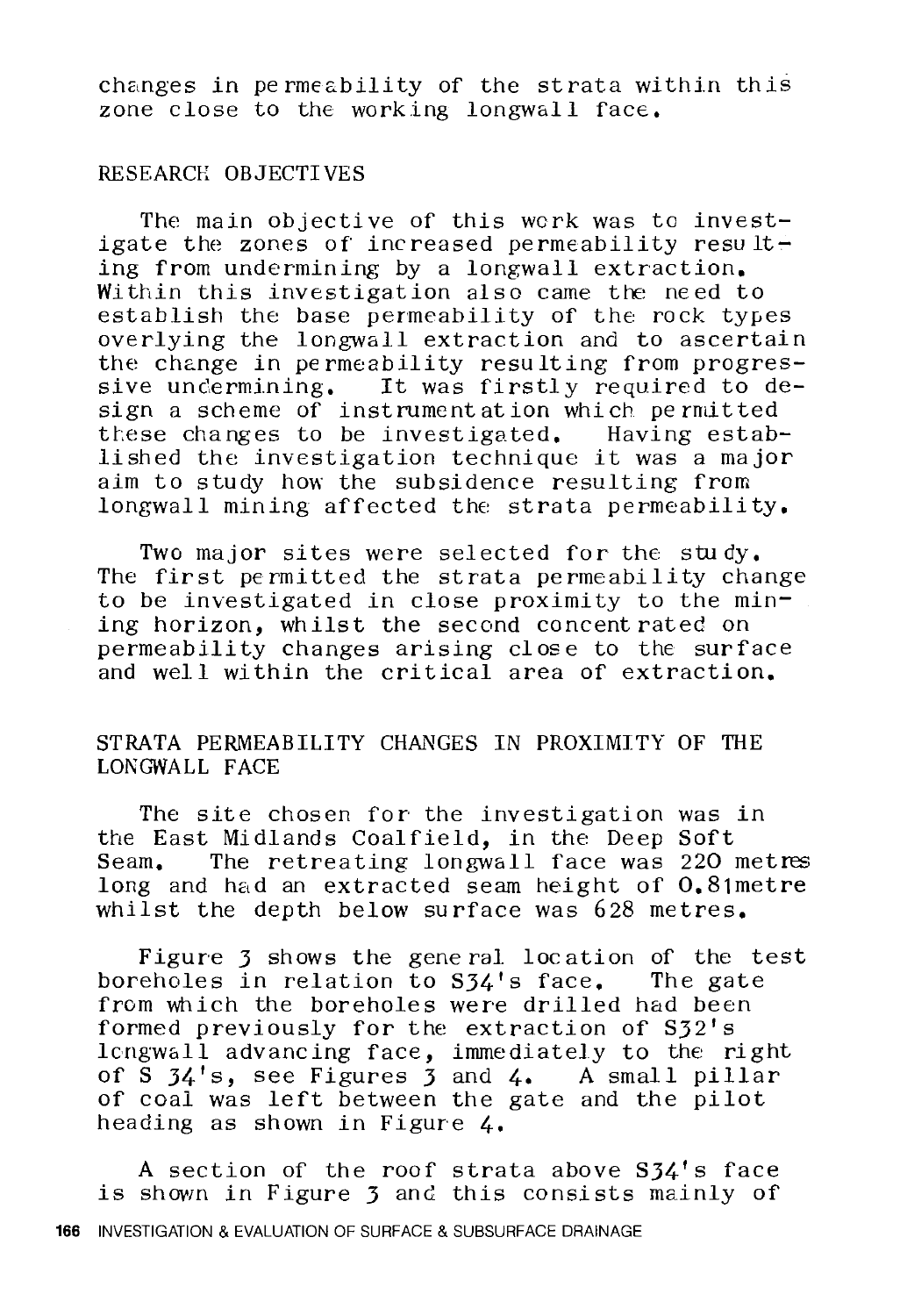

Figure 4. Showing location of test boreholes and instrument z.ti on/test panel

shale, siltstone, mucstone and sandstone within the 50 metres above the Deep Soft Coal Seam, Figure 3 also shows the positioning of the test boreholes and their respective lengths.

The test boreholes were drilled 60 millimetres<br>diameter. The first borehole was completed when The first borehole was completed when the face was still 55 metres from the borehole<br>plane. The five boreholes were drilled in the The five boreholes were drilled in the sane vertical plane, Each test cavity was formed by pumping cement grout into the borehole mouth; cement was pumped against an increasing head until cement began to return via a 19 millimetre diameter breather tube, A second tube had also been placed in position leading to 3 metres beyond the end of the breather tube and was to be used later for pressure testing of the test cavity, A flexible seal was positioned between the end of the breather tube and the test cavity to prevent any tendency for cement grout to continue filling the borehole beyond the end of the breather tube,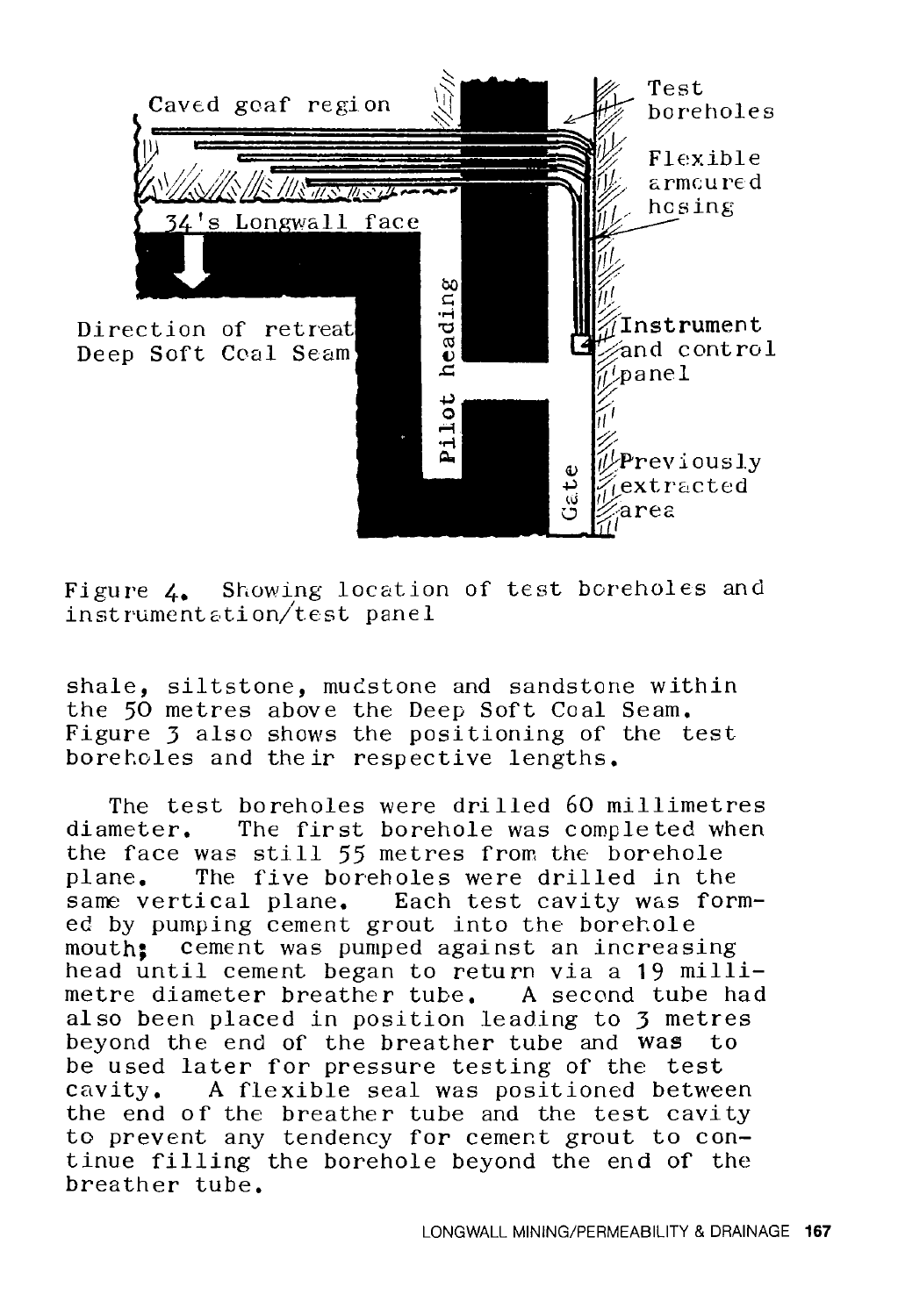

Figure 5. Correction for pressure loss in connecting hosing (Deep Soft test station)

Figure 4 shows a general layout of the test boreholes in relation to the face-end. armoured hosing connected each borehole mouth to the instrumentation panel which was conveniently located for access some distance outbye of the face line.

#### STRATA PERMEABILITY TESTING PROCEDURE

Each borehole was pressure tested using water when the face was at different positions in  $re$ -<br>lation to test boreholes. The pressure testing lation to test boreholes. equipment consisted of an assembly similar to that shown in Figure 12. The inlet water pressure was 6.3 megapascals and this was reduced by an in-line reducing valve. Due account was taken of the pressure loss resulting from hydraulic connections and Figure 5 shows the nonogram for this correction for a given flow rate and length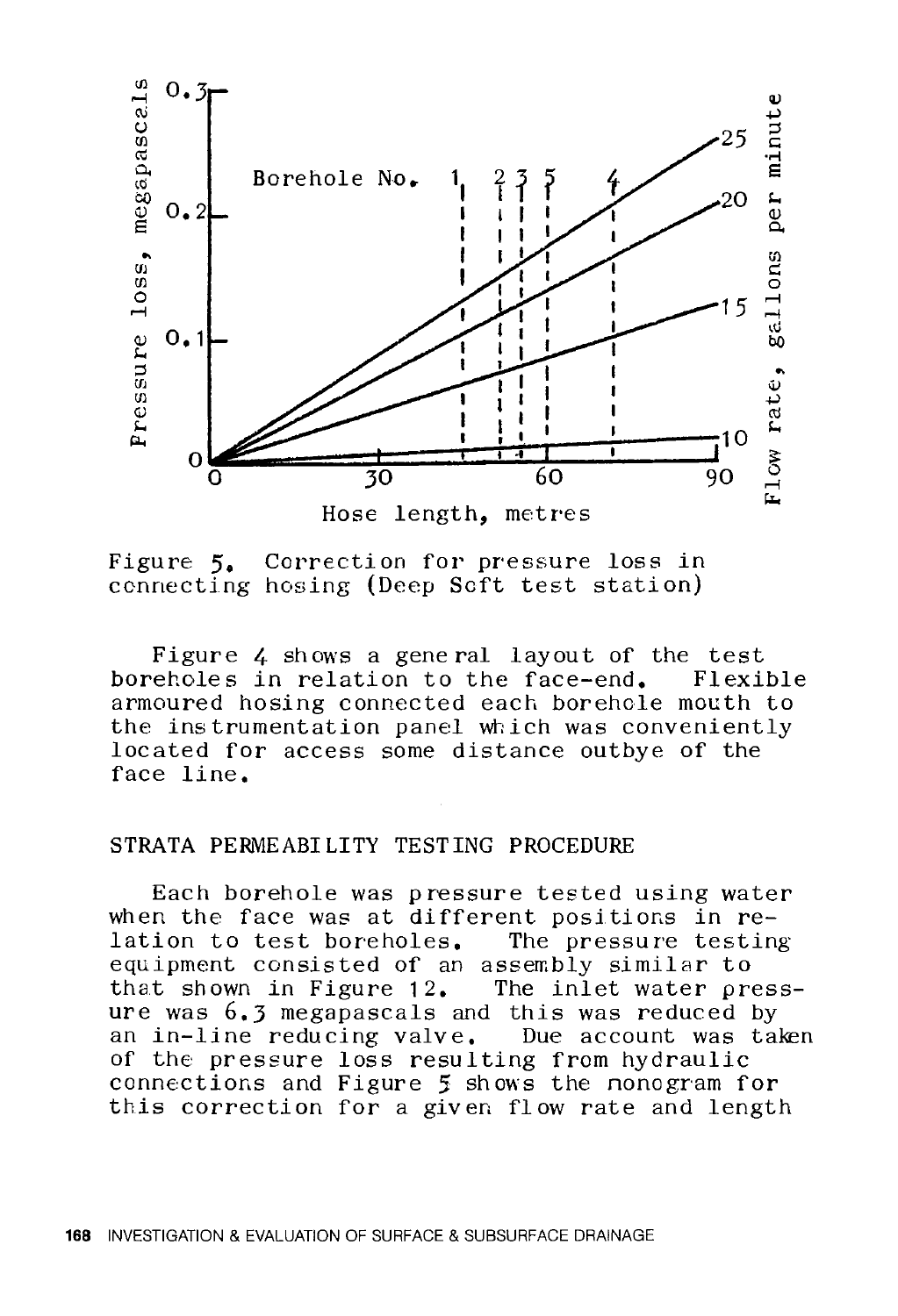

LONGWALL MINING/PERMEABILITY & DRAINAGE **169**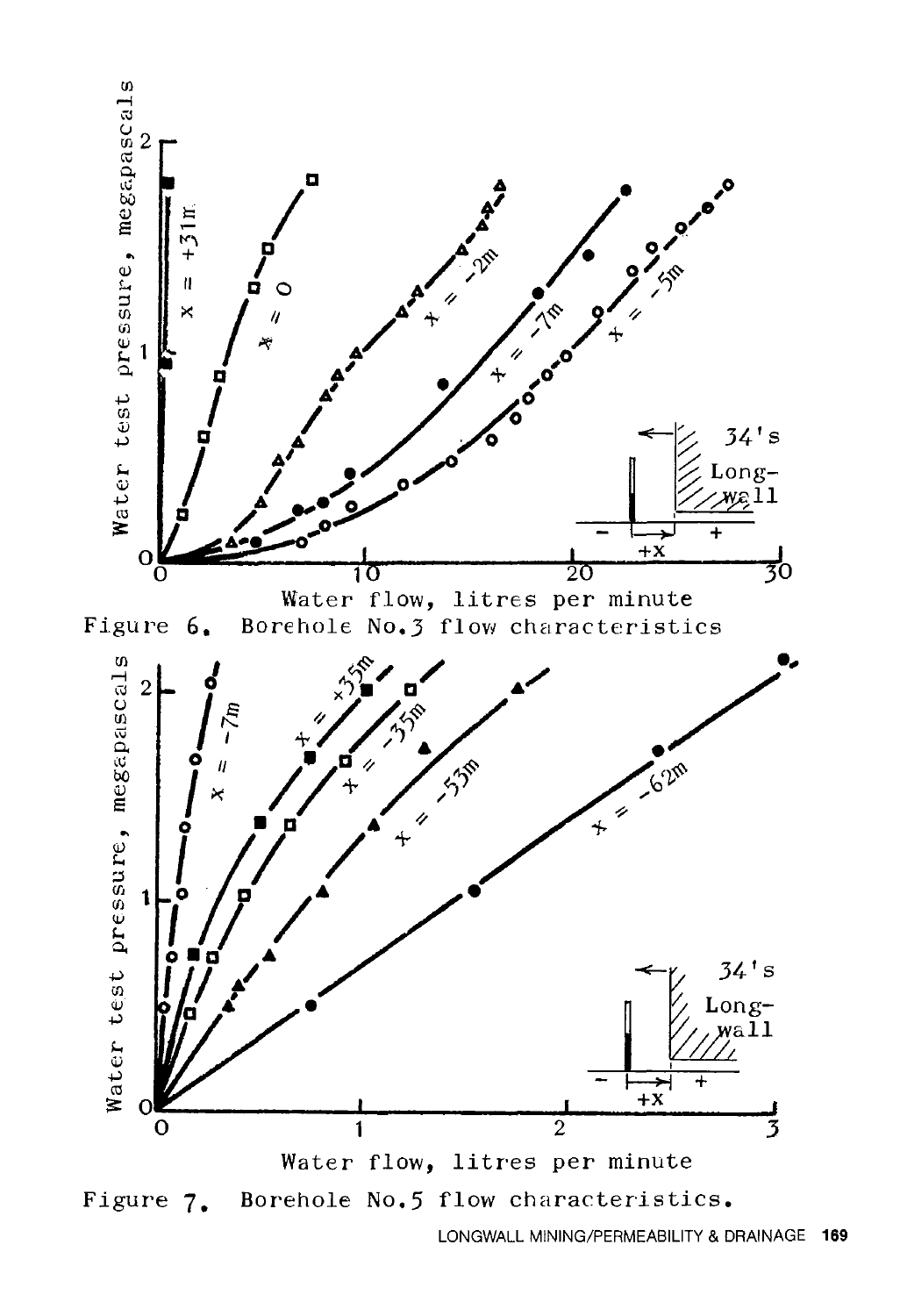of hose. Static head was also corrected for by using the vertical height to the central position of the test cavity.

The test procedure involved observing the flow rate for increments of testing pressure usually up to  $2 - 3$  megapascals. Two flow meters were incorporated in the circuitry, one reading up to 100 litres per minute and the other up to to 20 litres per minute. Testing firstly involved attaining equilibrium saturation within each test cavity by al lowing fl ow under maximum pressure for at least  $15$  minutes and the reafter flow as observed at up to about 12 different test pressure levels within the testing pressure range given above. The flow rate was observed when steady state flow was established during each test and usually took less than 2 - 3 minutes. Testing all five boreholes usually took about 3 hours.

#### TEST RESULTS IN PROXIMITY TO MINING HORIZON

Figures 6 and 7 show typical test results for two of the boreholes tested at different positions of longwall face advance. The results presented in Figure 6 show the flow characteristics before the ground was undermined together with test data showing the effect of undermining. The flow characteristics indicate the formation of widening cracks along the test cavity as the longwall face gradually undermined the test section. shows a test section which was only slightly affected by undermining; these results indicate that the ground became more impermeable before moving to a phase of increased permeability some distance after undermining. Comparing the results aistance arter undermining. Comparing the result<br>given in Figures 6 and 7, it is inferred that the ground associated with borehole No.3 became significantly affected by caving whilst the test section of borehole No. 5 was virtually intact during undermining. The pressure-flow curve variation was due to opening and closing of minor fissures/cracks.

The degree of variation in flow in two of the test boreholes is clearly illustrated in Figures 8 and 9 which show flow rate plotted against longwall face position. In the case of Figure 8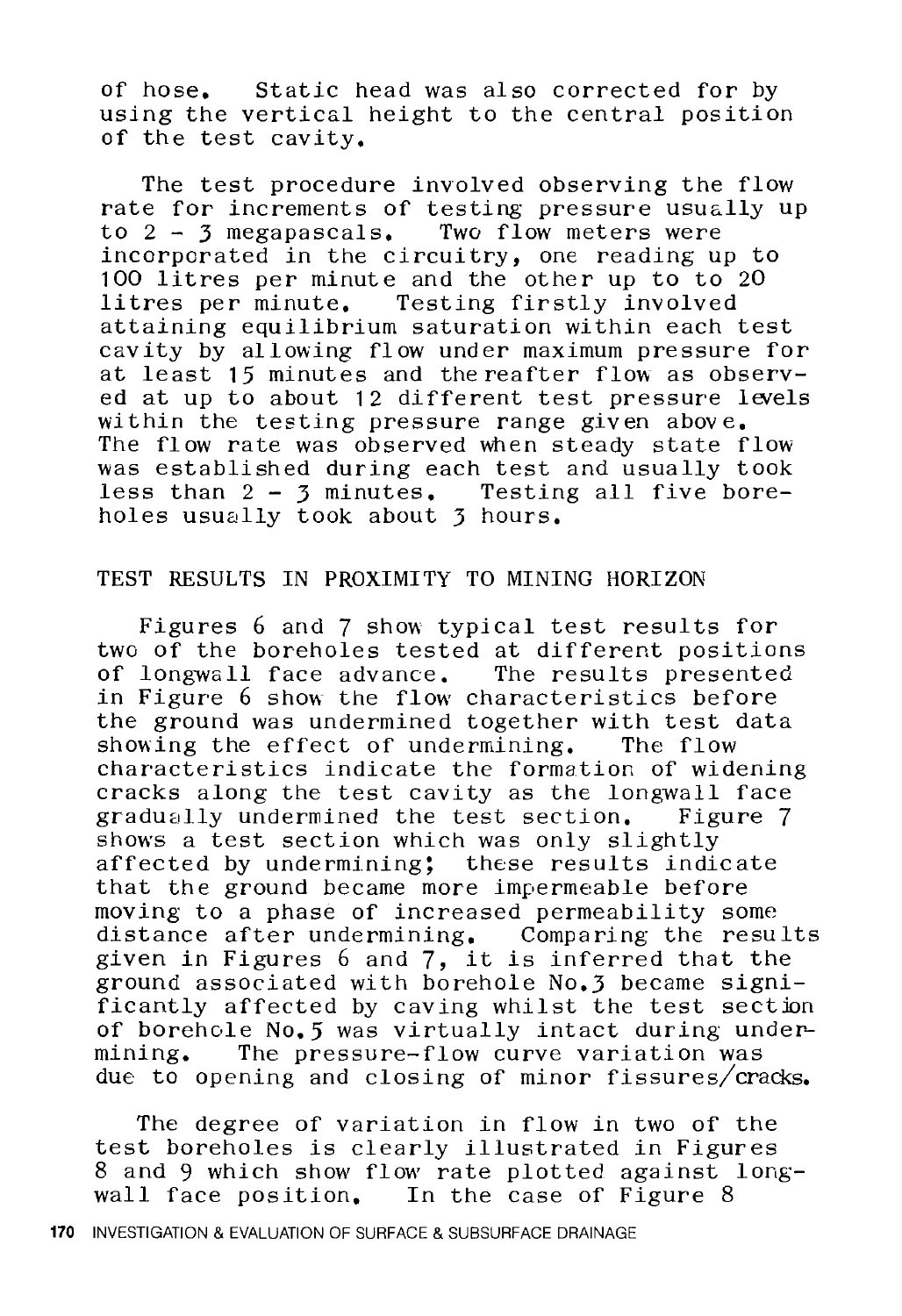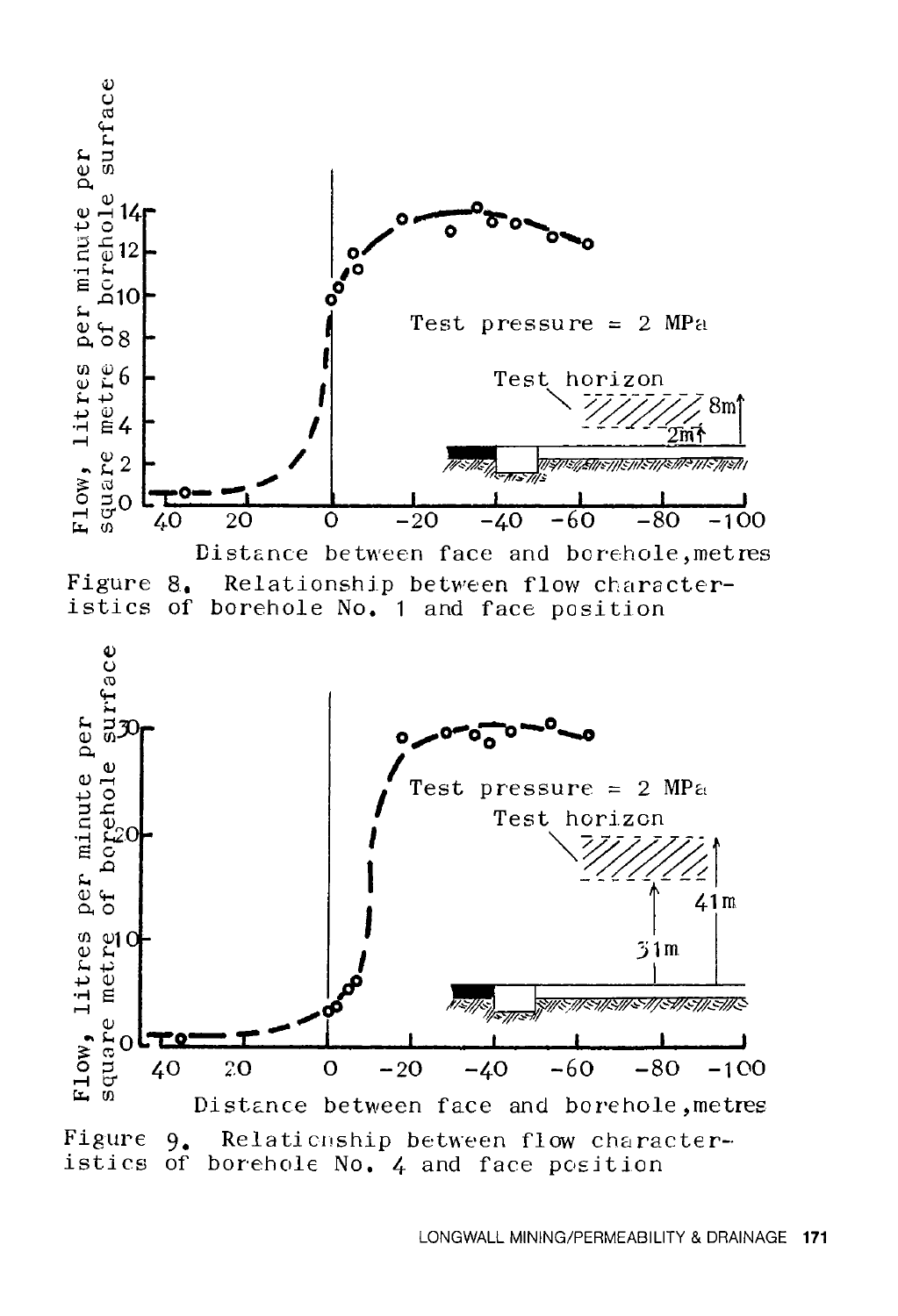which shows the test horizon covering a band 2 to 8 metres above the seam, the results show that the strata were significantly affected immediately<br>after undermining. In the case of Figure 9 w In the case of Figure 9 which represents data from a test horizon covering 31 to 41 metres above the longwall extraction, the strata were not greatly affected until about 15 metres after undermining. In the latter case, a bed of sandstone and appreciable thickness of shale formed the strata test horizon and it appears that the sandstone behaviour during undermining may have accounted for the relatively high flow rate after undermining.

The results show that the maximum effect of undermining on change in ground permeability occurred between the face line and 40 metres behind, and there is a progressive upward movement of change in permeability behind the face line. The test results also generally indicate opening and closing of cracks and bed separation cavities during the undermining phase. After 40 metres behind the face line there is an indication of increasing consolidation of the strata taking place. The results and discussion here are in general agreement with the strata displacement results given in Figure 2.

## STRATA PERMEABILITY CHANGES CLOSE TO THE SURFACE AND ABOVE LONGWALL EXTRACTION

The site selected for this part of the investigation was located in the Yorkshire Coalfield in the Swallow Wood Seam at Wentworth where the coal seam is 2.1 metres thick and 54 metres below the surface,

Figure 10 shows the position of the instrumented borehole in relation to the approaching longwall extraction (190 metres long) at the time the borehole was drilled.

The instrumented borehole was 96 millimetres diameter and drilled 42.7 metres deep, This depth was judged to give an adequate thickness of strata between the base of the hole and the underlying Swallow Wood Coal Seam (at 54 metres) which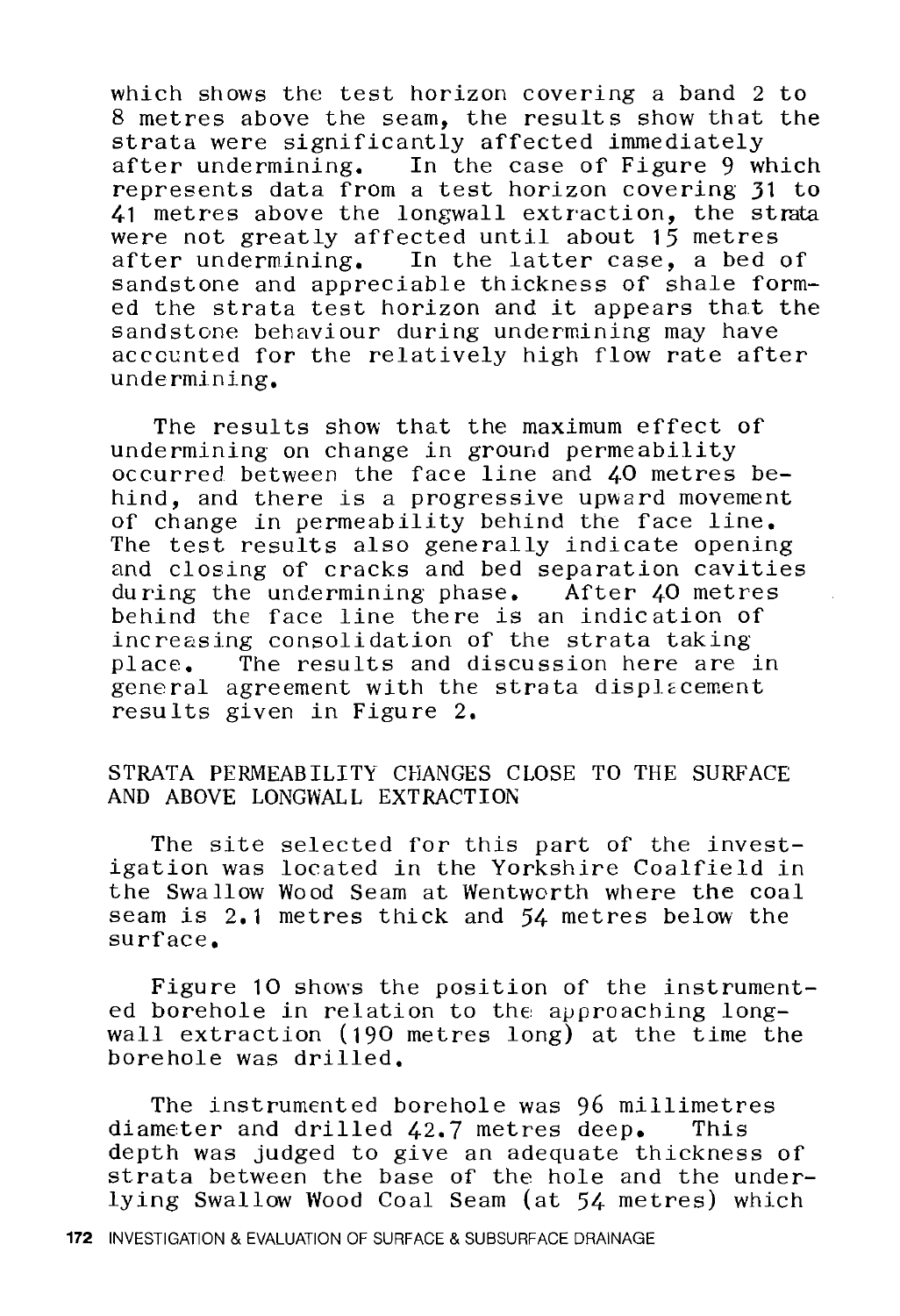

Figure **10.** Location of instrumented borehole in relation to longwall face position (Wentworth site)

was to be undermined by  $S12'$ s longwall face. A section of the strata at the borehole is given in Figure 13 and as can be seen the beds are mainly Coal Measures formation types which are well known for their relatively high impervious properties. The thickness of cover between the borehole base and the Swallow Wood Coal Seam was further increased by the 1.4 metre thickness of cement grout seal used at the base of the borehole to secure the first strain wire.

Figure **11** shows the instrumented borehole used at the Wentworth Test Site. Four permanent resin seals were located as shown. The seal was formed by firstly lowering a fairly tight-fitting multideck platform of fibre/foam discs secured to a steel framework, and thereafter Celtite-Selfix M100 resinous injection grout pumped to rest on the upper surface of this flexible temporary seal. The general procedure involved firmly securing the flexible temporary seal in position at the desired depth by clamping the  $19$  millimetre diameter plastic tubes (for subsequent testing) at the surface<br>rig. Each temporary flexible seal was located Each temporary flexible seal was located in position by special insertion rods which were uncoupled from the seal prior to pumping the M100 grout onto the temporary seal. The grout produced a seal which was about 3 metres in length and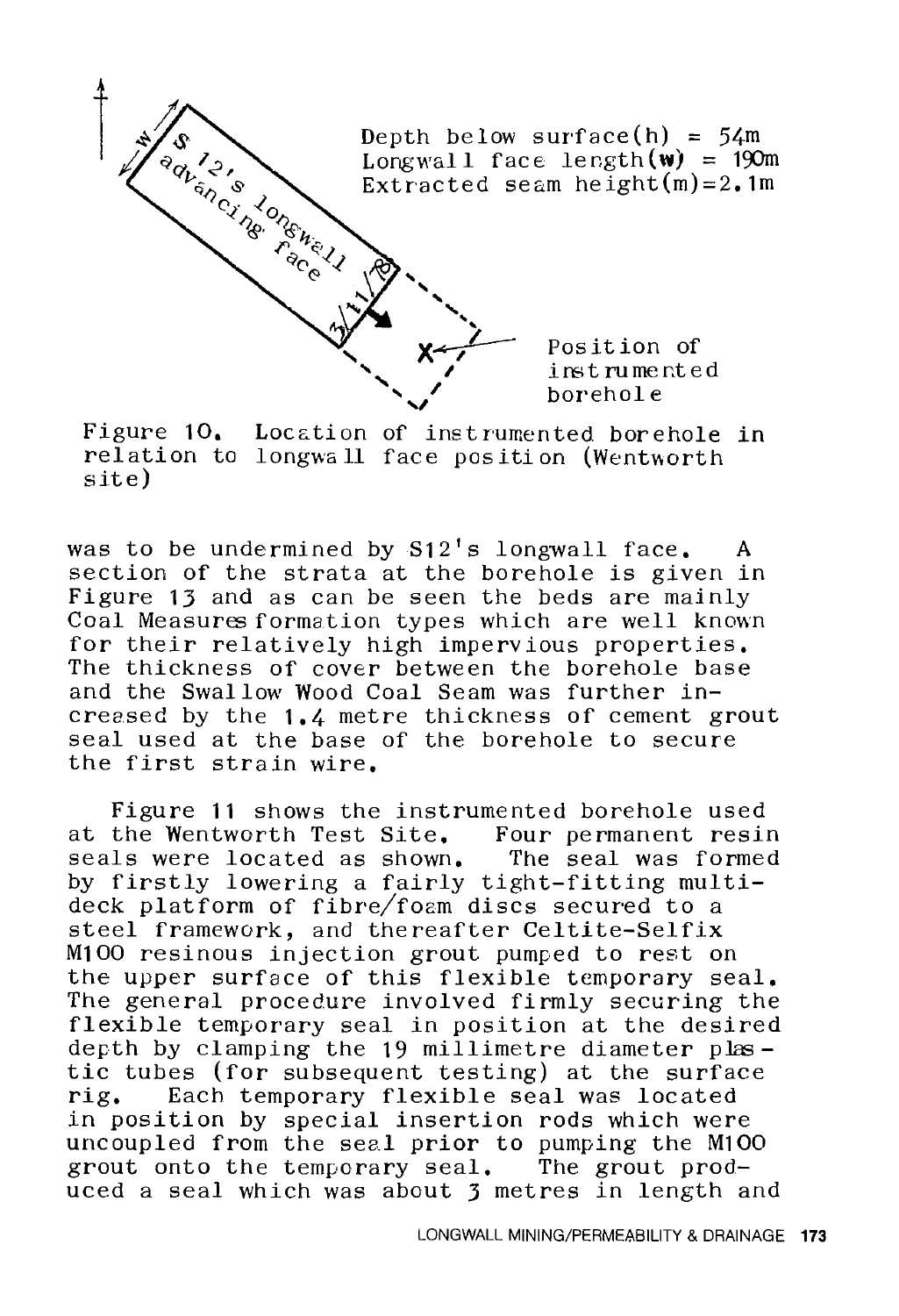

**<sup>174</sup>** INVESTIGATION & EVALUATION OF SURFACE & SUBSURFACE DRAINAGE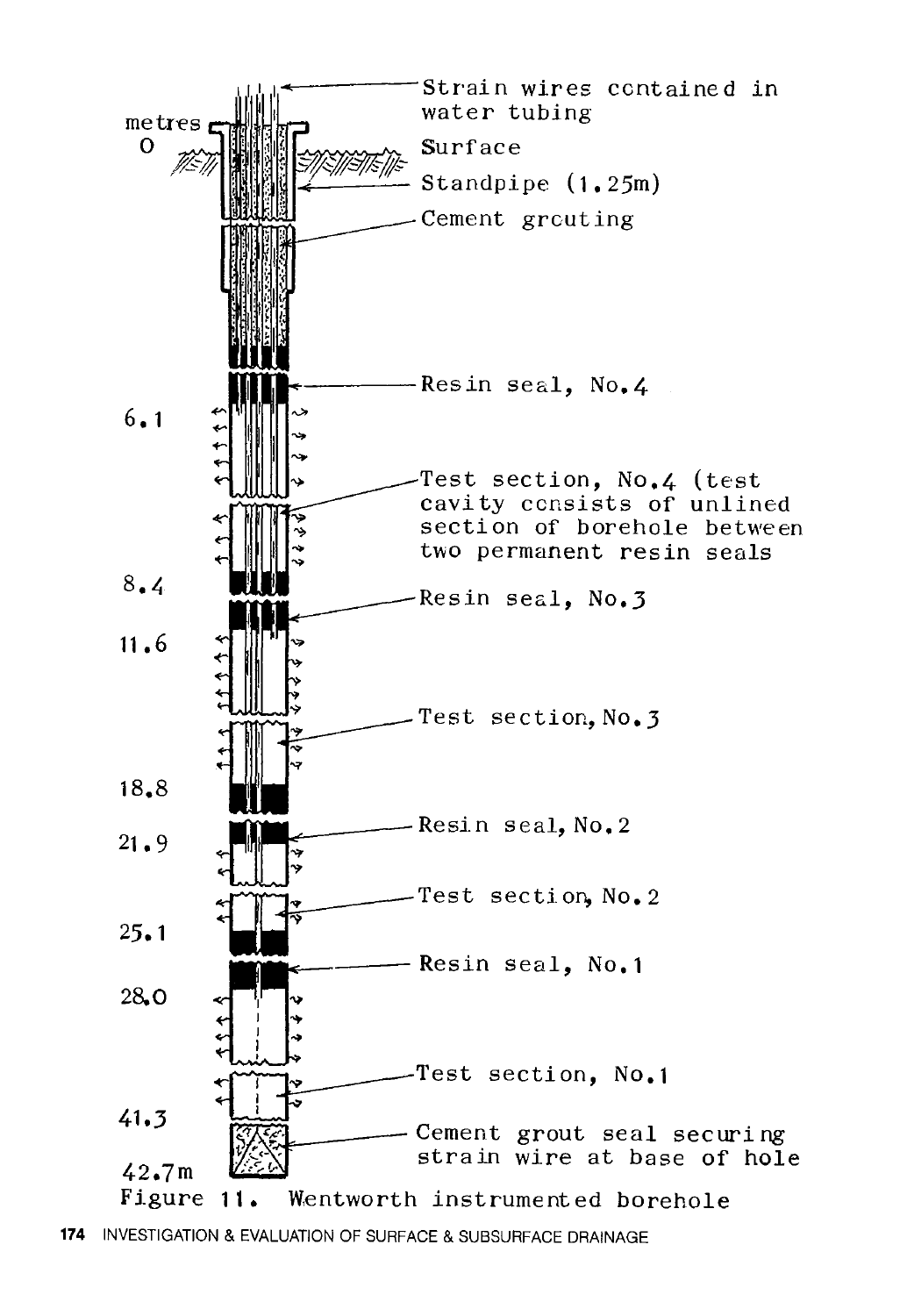

Figure 12. General hydraulic circuitry used at Wentworth instrumented borehole

proved effective in sealing different sections of a borehole which contained an increasing number of plastic tubes and was to be subsequently affected by undermining, Mechanical seals were judged to be inadequate for such geotechnical and mining conditions. Each seal was established as a separate operation and the resinous grout allowed to cure (about  $2 - 3$  hours) before the next seal operation was carried out, This method of providing a borehole with several sealed sections has been successfully applied in boreholes down to a depth of 70 metres and where six seals have been installed in a 100 millimetre diameter unlined Strain wires were secured to the base of each resinous grout seal, and brought to the sur-<br>face via the water pressure testing tube. Resin face via the water pressure testing tube. seal No.1 plastic testing tube contained two strain wires, one connecting to the base of the seal and the other to the base of the hole, The upper section of the borehole was grouted to a depth of  $6.1$  metres to test section cavity  $No. 4.$  Each  $6.1$  metres to test section cavity No.4. strain wire was tensioned and observations made of displacement with an extensometer,

The testing arrangement is shown in Figure 12. A rotameter was used to measure low flow rates up to **1** litre per minute. A constant test pressure of 2 bars (at the borehole mouth) was used throughout the testing programme.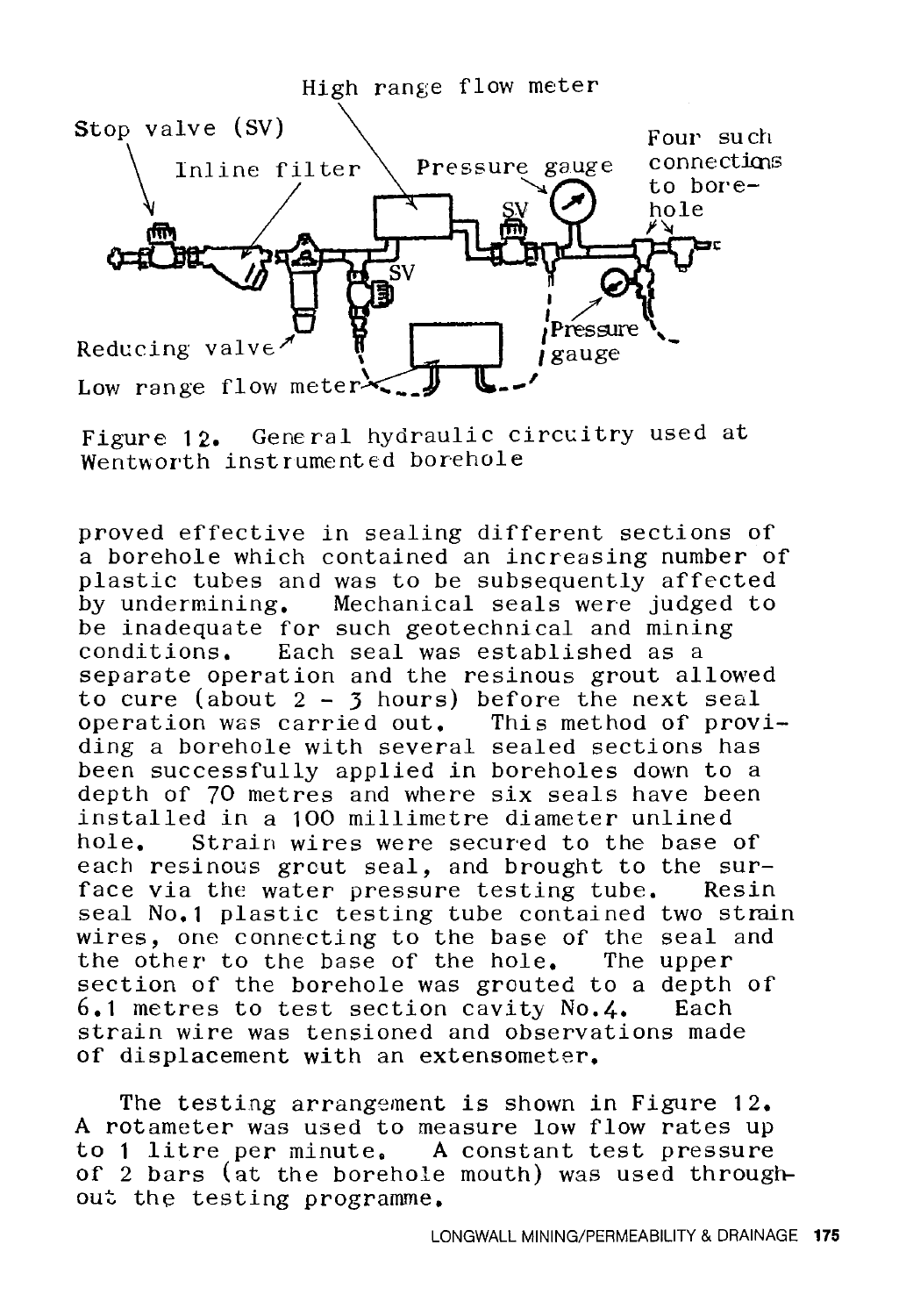

176 INVESTIGATION & EVALUATION OF SURFACE & SUBSURFACE DRAINAGE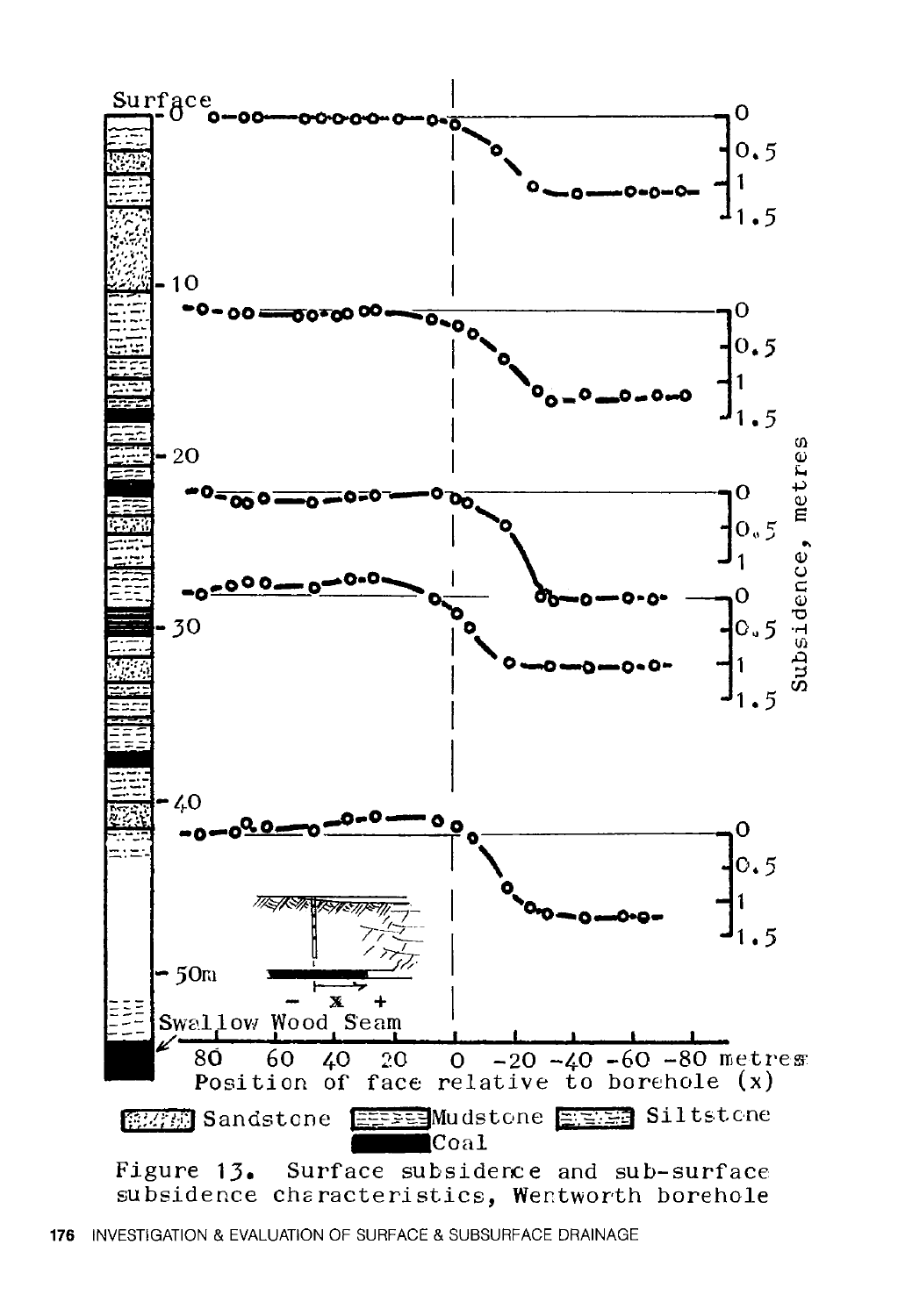

Distance from face line, metres

Figure 14. Flow characteristics of test section  $No.4$  in relation to sub-surface subsidence arising from undermining, Wentworth instrumented borehole

Surface levelling was carried out to determine the progressive subsidence of the borehole mouth and also the seal positions within the borehole since strain readings relative to the borehole mouth were observed also.

# TEST RESULTS IN PROXIMITY TO SURFACE

The surface subsidence curve for the borehole is shown plotted in Figure 13 together with the subsurface subsidence curves as determined using the strain wires. Some uplift of the strata ahead of the face line was recorded at the lower<br>horizons. Subsidence showed a more marked chan Subsidence showed a more marked change at the lower horizons as depicted by the more distinct step characteristic of the subsidence profile.

Figure 14 shows test results for the uppermost test section (No.4) and it demonstrates that discernible change in the flow characteristic was taking place at some  $50-60$  metres ahead of the face line and this increased in marked steps implying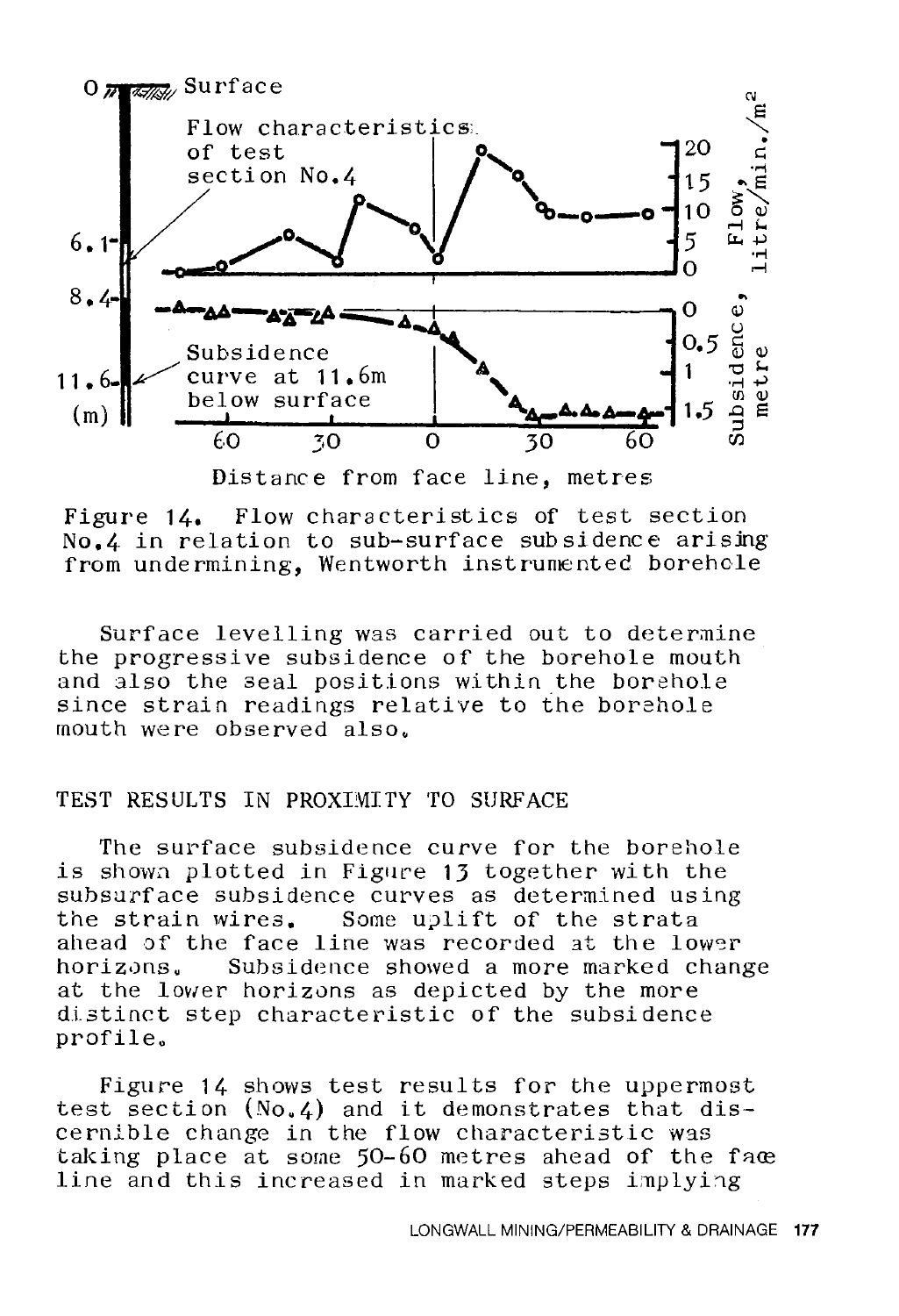opening and closing of near-surface cracks/fissures. The flow curve settled to a consistent value at about  $35 - 40$  metres behind the face line.

The testing condition has been assumed to be equivalent to a constant head test and the following equations have been used for determination of in situ permeability of the strata. These equations represent Horslev's approach (3) and they have been discussed elsewhere (4) and (5) regarding application to estimation of in situ permeability of bedded and jointed rock structures.

| F. Hc                                             | $\cdots$ (1) |
|---------------------------------------------------|--------------|
| $2 \pi l$<br>$10\overline{g_e(2 \text{ m } l/D)}$ | $\cdots$ (2) |

combining ( **1** ) and ( 2)

$$
k = \frac{q. \log_e(2 \text{ m } l/p)}{2 \pi l. \text{ Hc}} \qquad \qquad (3)
$$

Where,

|    | $k =$ coefficient of permeability normal to hole    |  |  |  |  |
|----|-----------------------------------------------------|--|--|--|--|
|    | $kp = coefficient of permeability parallel to hole$ |  |  |  |  |
|    | $q =$ flow rate                                     |  |  |  |  |
|    | $\vec{F}$ = shape factor of test cavity $(l > 40)$  |  |  |  |  |
|    | $Hc =$ constant pressure head of water applied dur- |  |  |  |  |
|    | ing test (above any original ground water           |  |  |  |  |
|    | value)                                              |  |  |  |  |
|    | $l =$ length of test cavity                         |  |  |  |  |
| D. | $=$ borehole diameter in test cavity                |  |  |  |  |
|    | $m = (k/kp)^{0.5}$                                  |  |  |  |  |
|    |                                                     |  |  |  |  |

The authors have adopted a value of  $k/kp = 10^6$ , this being consistent with an earlier paper by the present authors (5) and has been discussed in detail previously.

Values of in situ permeability have been determined using these equations and a detailed presentation of the results is given in Figure 15 which shows the ratio of subsequent permeability/base permeability plotted against longwall face posit-<br>ion. These results indicate that the upper ten These results indicate that the upper ten metres of the strata section (which contained a bed of sandstone, see Figure 13) experienced the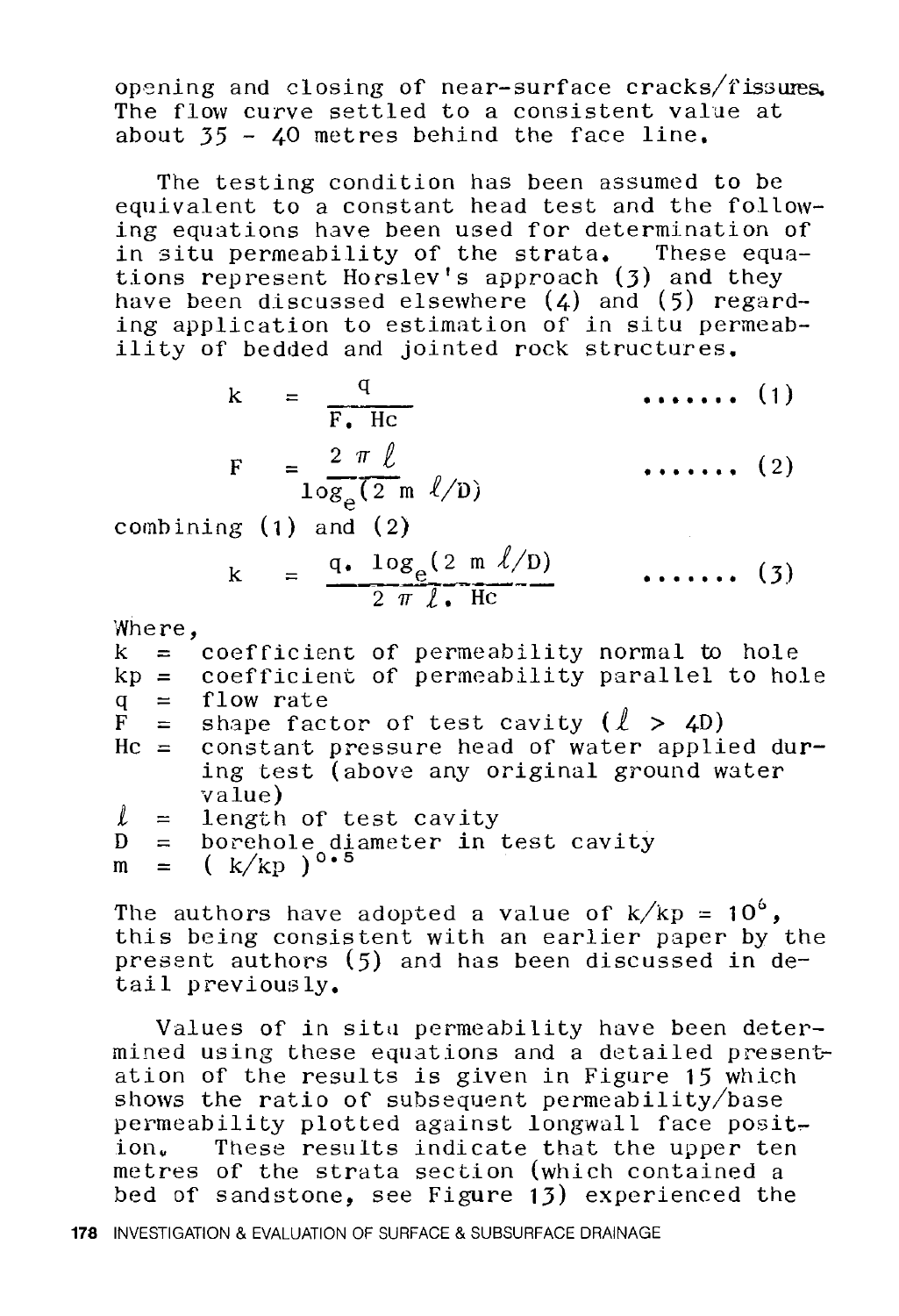

Illustrating comparison of change in Figure 15. ground permeability of strata overlying a longwall extraction (Wentworth instrumented borehole)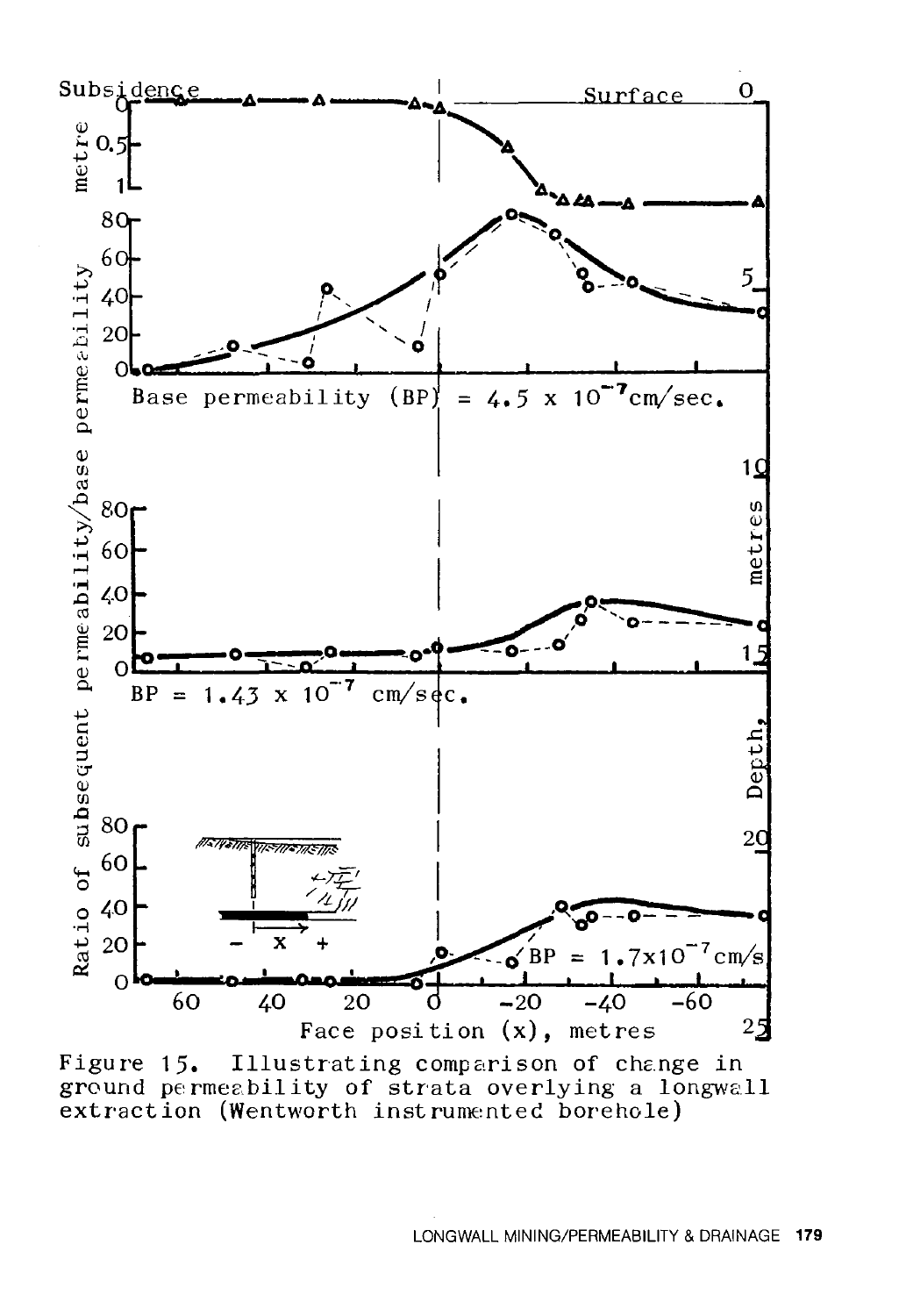

Figure 16. Position of onset and peek value of pe rmeability change of strata overlying a longwall extraction due to undermining

greatest change in permeability. It is considered that the main factor responsible for this feature is the close proximity with fhe surface even though sandstone was present which would have also<br>contributed to this degree of change. All the contributed to this degree of change. test curves indicate a tendency towards decreased change in permeability after  $35 - 40$  metres behind the face line.

Figure 16 has been plotted using data from Figure 15 and it indicates that onset of permeability change occurs significantly ahead of the face line with the upper test horizon when com-<br>pared with the lower test horizons. A similar pared with the lower test horizons. trend is indicated with the position of the peak value of permeability change.

#### GENERAL DISCUSSION OF RESULTS

The testing procedure and equipment described in the paper proved satisfactory for investigating ground permeability changes resulting from longwall mining operations. The instrumentation scheme was sufficiently sensitive to monitor small<br>changes in permeability. The results permit the changes in permeability. onset of perneability change arising from mining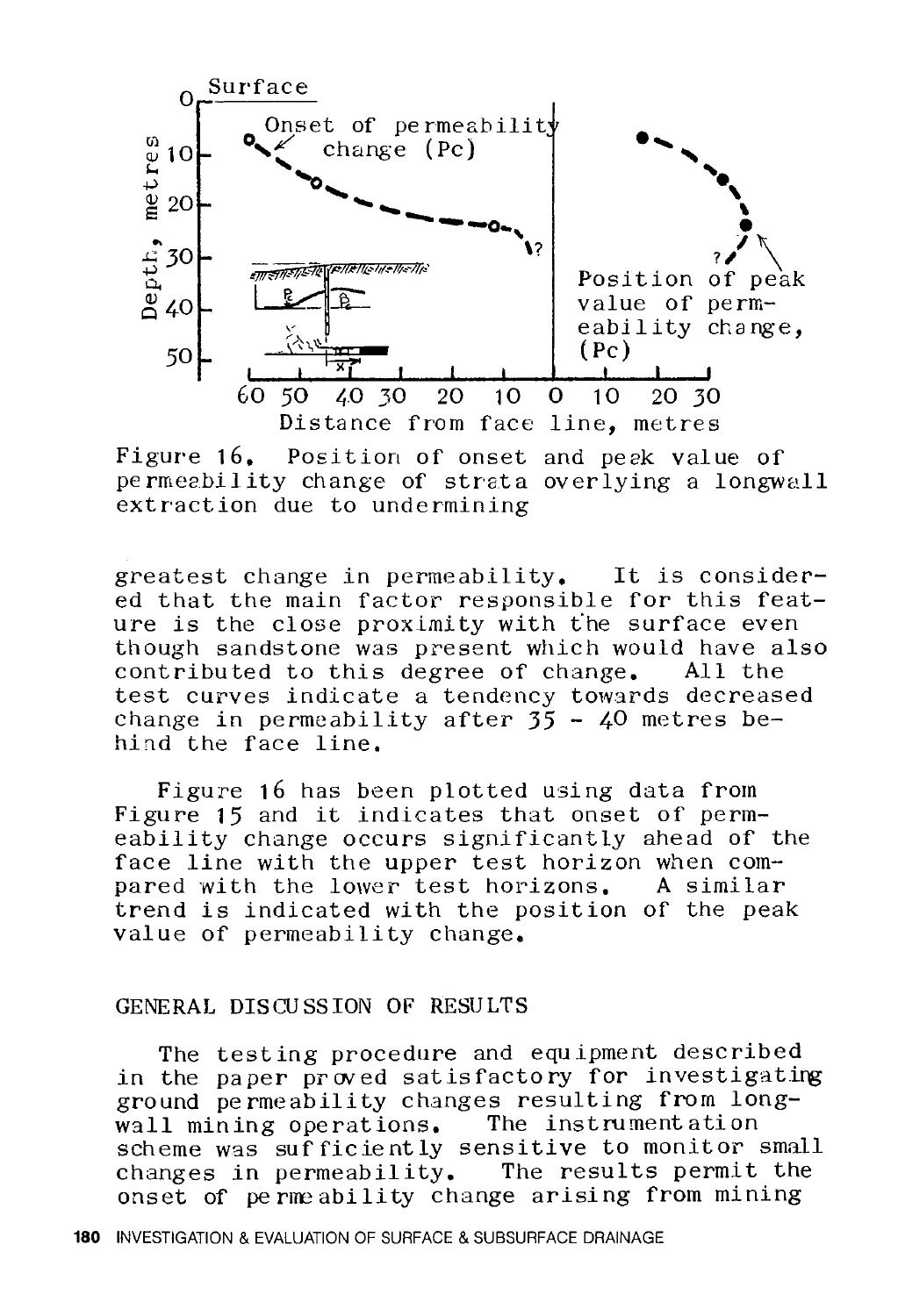# Table No. I

In situ strata permeability data

| $1.5 \times 10^{-4}$<br>$1.4 \times 10^{-3}$<br>$2 - 8*$<br>M Slt Sh<br>Deep Soft<br>$\mathbf{1}$<br>1.1 x $10^{-5}$<br>1.5 x $10^{-3}$<br>$8 - 11*$<br>$\overline{2}$<br>Slt M<br>Deep Soft<br>4.5 x $10^{-4}$<br>$1.4 \times 10^{-4}$<br>$13 - 29*$<br>M C Sh<br>$\overline{3}$<br>Deep Soft<br>5.7 x $10^{-6}$<br>1.3 $\times$ 10 <sup>-3</sup><br>$30 - 41$ *<br>Sh M Sd<br>Deep Soft<br>$\frac{1}{4}$<br>4.9 x $10^{-5}$<br>5.2 x $10^{-6}$<br>$\overline{5}$<br>$25 - 45*$<br>M Sh Sd<br>Deep Soft<br>1.0 x $10^{-9}$<br>$28 - 41$ **<br><b>NA</b><br>C M Sd Slt<br>Wentworth<br>$\mathbf{1}$<br>$1.7 \times 10^{-7}$<br>$2.1 \times 10^{-6}$<br>$22 - 25**$<br>C M Sd Slt<br>$\overline{2}$<br>Wentworth<br>$6.6 \times 10^{-6}$<br>1.4 $\times 10^{-7}$<br>$12 - 19$ **<br>Slt M C<br>Wentworth<br>3<br>$2.3 \times 10^{-5}$<br>$6 - 8\frac{1}{2}$ **<br>4.5 x $10^{-7}$<br>Sd<br>Wentworth<br>$\frac{1}{2}$ | Site | Test<br>section | Test section<br>position, metres | Strata<br>type | In situ permeability $(k)$<br>centimetres per second<br>- Maximum value<br>Base value |
|----------------------------------------------------------------------------------------------------------------------------------------------------------------------------------------------------------------------------------------------------------------------------------------------------------------------------------------------------------------------------------------------------------------------------------------------------------------------------------------------------------------------------------------------------------------------------------------------------------------------------------------------------------------------------------------------------------------------------------------------------------------------------------------------------------------------------------------------------------------------------------------------------------------------|------|-----------------|----------------------------------|----------------|---------------------------------------------------------------------------------------|
|                                                                                                                                                                                                                                                                                                                                                                                                                                                                                                                                                                                                                                                                                                                                                                                                                                                                                                                      |      |                 |                                  |                |                                                                                       |
|                                                                                                                                                                                                                                                                                                                                                                                                                                                                                                                                                                                                                                                                                                                                                                                                                                                                                                                      |      |                 |                                  |                |                                                                                       |
|                                                                                                                                                                                                                                                                                                                                                                                                                                                                                                                                                                                                                                                                                                                                                                                                                                                                                                                      |      |                 |                                  |                |                                                                                       |
|                                                                                                                                                                                                                                                                                                                                                                                                                                                                                                                                                                                                                                                                                                                                                                                                                                                                                                                      |      |                 |                                  |                |                                                                                       |
|                                                                                                                                                                                                                                                                                                                                                                                                                                                                                                                                                                                                                                                                                                                                                                                                                                                                                                                      |      |                 |                                  |                |                                                                                       |
|                                                                                                                                                                                                                                                                                                                                                                                                                                                                                                                                                                                                                                                                                                                                                                                                                                                                                                                      |      |                 |                                  |                |                                                                                       |
|                                                                                                                                                                                                                                                                                                                                                                                                                                                                                                                                                                                                                                                                                                                                                                                                                                                                                                                      |      |                 |                                  |                |                                                                                       |
|                                                                                                                                                                                                                                                                                                                                                                                                                                                                                                                                                                                                                                                                                                                                                                                                                                                                                                                      |      |                 |                                  |                |                                                                                       |
|                                                                                                                                                                                                                                                                                                                                                                                                                                                                                                                                                                                                                                                                                                                                                                                                                                                                                                                      |      |                 |                                  |                |                                                                                       |

\* measured vertically above coal seam; \*\* measured below surface  $C = coal, M = mudstone, Sh = shade, SIt = siltstone, Sd = sandstone$  $NA = not$  available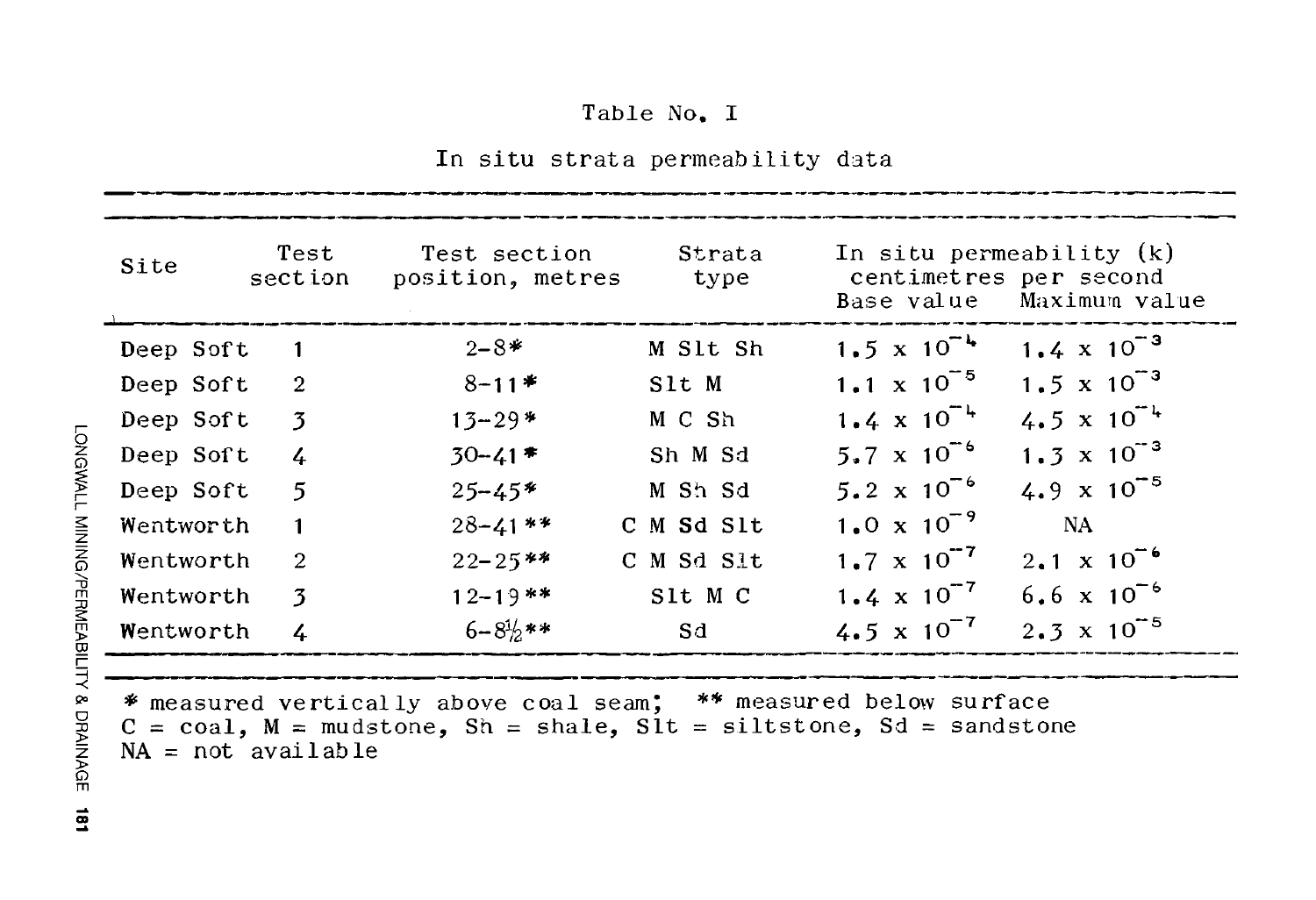proximity to be readily evaluated. Values of in situ permeability have been calculated for the experimental sites described in the paper, and Table I presents the base and maximum values of coefficient of permeability (k) for each of the test horizons studied.

In the case of the Deep Soft Coal Seam Experimental Site the ground was found to have a discernible degree of permeability before being disturb-<br>ed by current longwall mining, see Table I, This ed by current longwall mining, see Table  $I$ . This probably due to previous mining. The effect is probably due to previous mining. of current mining operations was to produce appreciable change in ground permeability especially in the test zones near to the mining hor izon.

The strata tested can be described as virtually impermeable before undermining in the case of the Wentworth Site, but after undermining change in ground permeability was sufficient to promote minor flow in the case of the upper horizon but<br>the lower horizons were not so affected. The the lower horizons were not so affected. presence of impervious beds within the strata sequence plays a major role in such mining situations.

#### CONCLUSIONS

**1.** The instrumentation and testing procedure proved successful for studying ground permeability change resulting from undermining by a longwall extraction.

 $2.$  The main zone of appreciable change in in situ permeability was found to lie between the face line and 40 metres behind the face.

3. Appreciable in situ permeability change was observed to occur up to 40 met res above the extraction horizon.

4, Changes in ground fl ow properties of the strata were found to be of a stepped characteristic and this is thought to be due to opening and closing of cracks and separations,

5. Significant change in ground permeability **182** INVESTIGATION & EVALUATION OF SURFACE & SUBSURFACE DRAINAGE